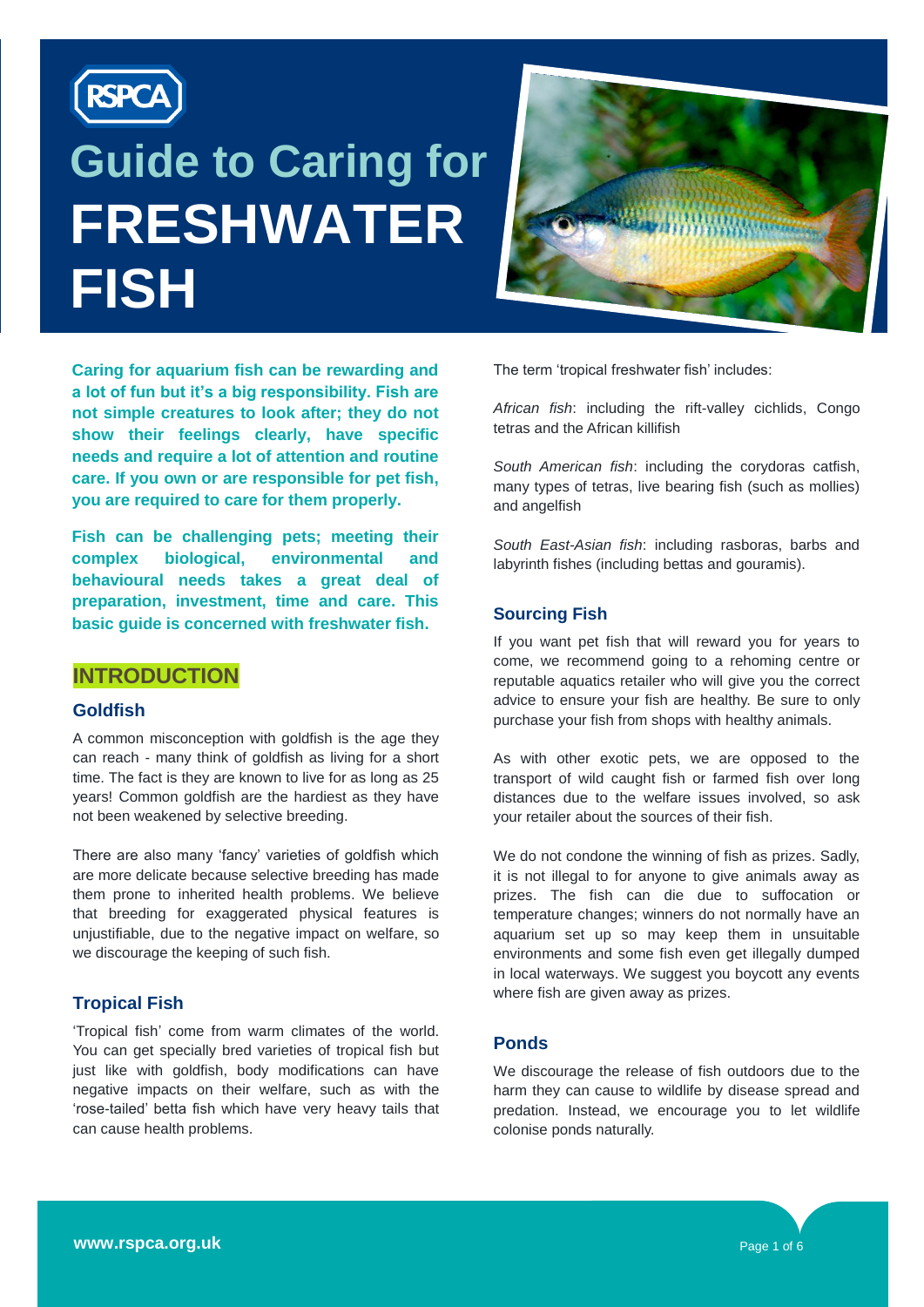### **ENVIRONMENT**

#### **Introduction to Setting up an Aquarium**

**CARE ARE AT A CHARGE A** CHEAD, SEE AND THE MODEL IN A CHEAP OF THE MODEL OF THE MODEL OF THE MODEL OF THE MODEL OF THE MODEL OF THE MODEL OF THE MODEL OF THE MODEL OF THE MODEL OF THE MODEL OF THE MODEL OF THE MODEL OF TH In fish keeping, the most important thing to remember is that by creating a clean, stable environment, your fish

#### **Position**

Position your aquarium away from heat sources like radiators and make sure it is on a sturdy surface. Consider pollutants in the air - cigarette smoke or aerosol sprays can be toxic to fish so this might be a factor when deciding where to locate your tank.

#### **Aquarium Shape**

We do not recommend 'decorative' tanks, such as goldfish bowls. This is because they are designed for aesthetics, rather than animal welfare so they are inadequate as homes for animals.

The surface area of the tank is vital because this is where oxygen  $(O_2)$  diffuses into the water. Wide tanks are better than tall tanks as they have a larger surface area for the water volume.

Also add aeration equipment, which agitates the surface of the aquarium, to increases gas exchange and so increase the amount of  $O<sub>2</sub>$  in the water.

#### **Temperature**

Goldfish need to be kept within 10 to 21ºC, so a heater is not normally necessary. However, if you are concerned about temperature swings, you could include a heater, set at the lower limit of the range.

With most other fish, you must include a tank heater and set it to the correct temperature for the species. For example, guppies can tolerate 22 to  $28^{\circ}$ C, whilst loaches need to be kept between 18 and 26°C. You must research the temperature requirements of the fish species you want to keep.

All heaters must be controlled by a thermostat. Fish tank heaters are available with built-in thermostats. Just as with any electrical equipment, thermostats and heaters can fail, so use a digital thermometer and check the temperature every day.

#### **Lighting**

Artificial lighting is recommended to provide the fish with normal day/night behaviour patterns. A light cycle of 8 to 10 hours light a day, switched off at night, is suitable for most species. Do not place the tank by a window as this can raise the water temperature dangerously high.

#### **Aquarium Size**

The simple equation for working out the volume of a fish tank is to multiply length by width by water depth (the height of the tank up to the water line) in centimetres and divide the result by 1000 to get the volume in litres. You should then take off around 10% to account for the displacement of water by the substrate and decorations.

Always aim to provide more than the minimum required - bigger is better because larger volumes have more stable temperatures and water conditions. For this reason, we recommend that you only get a tank larger than 45 x 30 x 30cm (about 40 litres).

Bear in mind the capacity for the size of fish you want to keep. Too many fish in a tank will pollute the water which can lead to disease and death of your fish. Also, good  $O<sub>2</sub>$  exchange is essential and with too many of fish in the tank, there will not be enough  $O<sub>2</sub>$ .

There are guidelines for the volume of water to be allowed per length of fish. For example, for tropical fish:

*Allow 1½ to 2 litres of water per 1cm of tropical fish length' (excluding their tails).*

Goldfish require more space, so:

*Allow 2 litres of water per 0.5cm of goldfish length.*

However, these should only be used as guidelines and not relied upon because water quality is affected by many factors, including temperature, water source, filtration power, how well you tend to the tank and more.

#### **Filtration**

Water quality is the most important aspect of fish keeping. The RSPCA believes that no fish should be kept in tanks without a well set-up and maintained filter.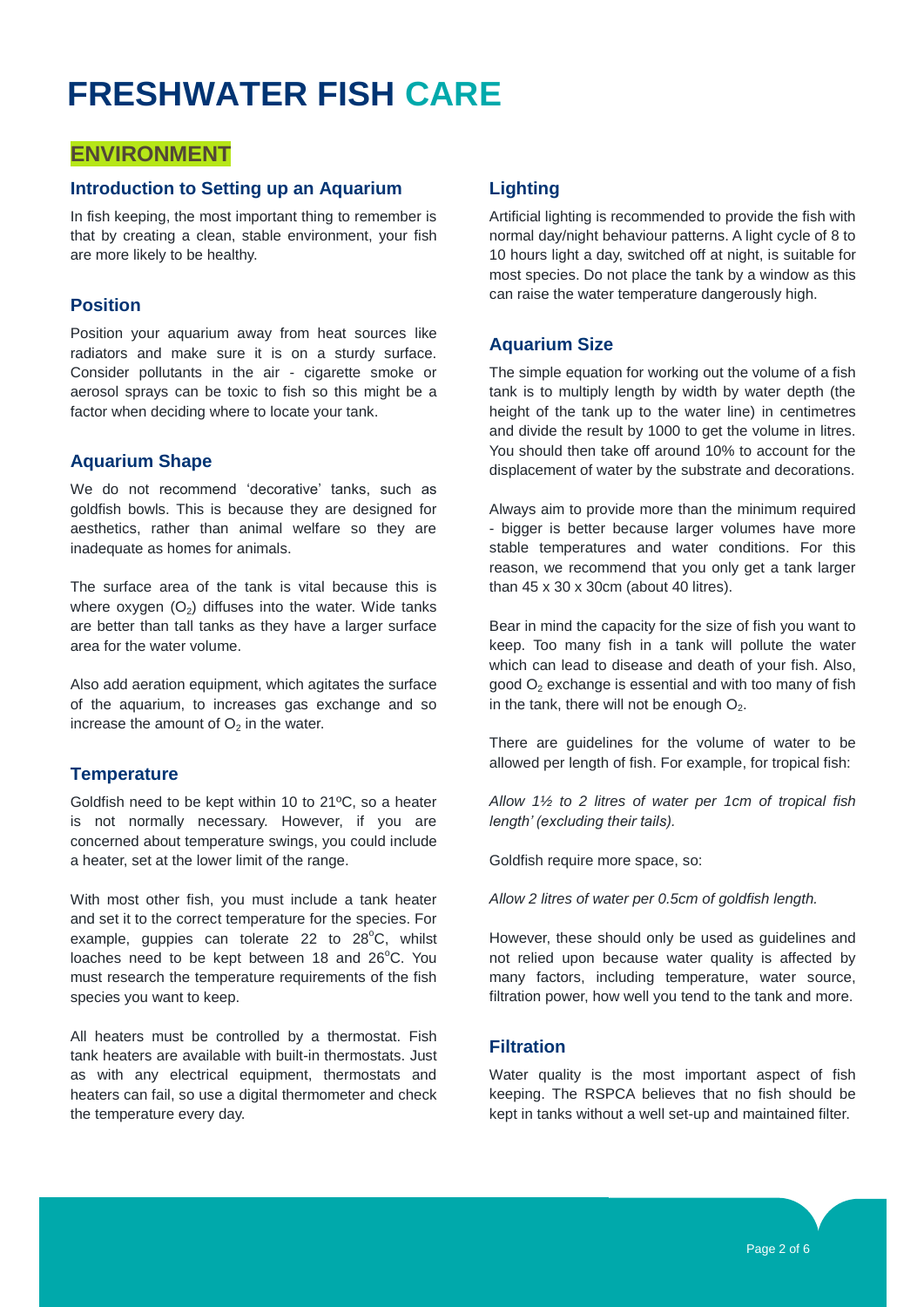Mechanical filtration is where particles are trapped so they can be removed. Biological filtration is more complex. Fish release ammonia into the water which is toxic to them so must be dealt with. A working biological filter allows beneficial bacteria to grow, which break down waste naturally. Ammonia is converted to nitrite, which is also toxic, and then eventually to nitrate, which is safer. However, in high levels, nitrate can also cause problems for fish. This is why you need to carry out weekly water changes to dilute the waste products your biological filter cannot break down.

#### **Water Changes**

Leaving the fish in the tank, remove 10% of the water with a siphon. It is vital that the filter sponge/media is then swished in the aquarium water you have removed. This clears the sponge of solids. Never wash it under the tap as you will kill the beneficial bacteria.

You must also keep the filter parts clean so that the filter runs smoothly and efficiently. This includes removing and cleaning the impeller.

Chlorine present in tap water is dangerous to both fish and bacteria. As such, it is vital to add a dechlorinating product to the new water or leave it standing for 24 hours for the chlorine to leave the water.

When refilling the tank, you don't want the new water to be a different temperature to that in the tank as this will shock the fish. It is a good idea to get a separate fish tank heater to heat the water before you add it.



You cannot determine the quality of the water properly just by looking at it – clear water does not always mean healthy water. Instead, you will need to get testing kits and check the water quality at least monthly. Kits for ammonia and nitrite are essential - not optional extras.

The safe levels of these are:

- 0mg/L of ammonia
- 0mg/L of nitrite

If your tests show that the waste levels are higher than this, you will need to change half of the water every day and keep testing until conditions improve. If the chemical waste levels do not decrease over time then you will need to make steps to improve the water quality. Ask your aquatics shop for help with this.

#### **Cycling a New Fish Tank**

Fish tanks take time to establish because you need bacterial colonies to grow in the filtration system.

The RSPCA strongly advises that new owners use 'fishless cycling' when starting up an aquarium. This involves running the tank filter for some time before adding any fish. At the beginning, you will need to 'seed' the tank with a product to kick-start the growth of bacteria that are essential for keeping your water clean and suitable for fish once they arrive. Alternatively, you can use some filter media from a mature tank (as long as it is disease free) and add that to your filter.

During cycling, you should test your water every other day. Only add fish when there has been a spike in the levels of ammonia and nitrite, followed by a return to 0.

There is no exact rule for how long cycling will take but it will be at least two weeks. Reputable retailers will ask that you bring in a water sample so they can test it to see if the tank is ready to add fish.

Fishless cycling prevents fish coming to harm from the spike of ammonia or nitrite. Fishless cycling also takes time, which is great because it allows you to practice maintaining your tank without bothering any fish.

\_\_\_\_\_\_\_\_\_\_\_\_\_\_\_\_\_\_\_\_\_\_\_\_\_\_\_\_\_

USEFUL WEBSITES

[www.bigfishcampaign.org](http://www.bigfishcampaign.or/) [www.practicalfishkeeping.co.uk](http://www.practicalfishkeeping.co.uk/) [www.ornamentalfish.org](http://www.ornamentalfish.org/fish-keeper/useful-information)

**www.rspca.org.uk**

Page 3 of 6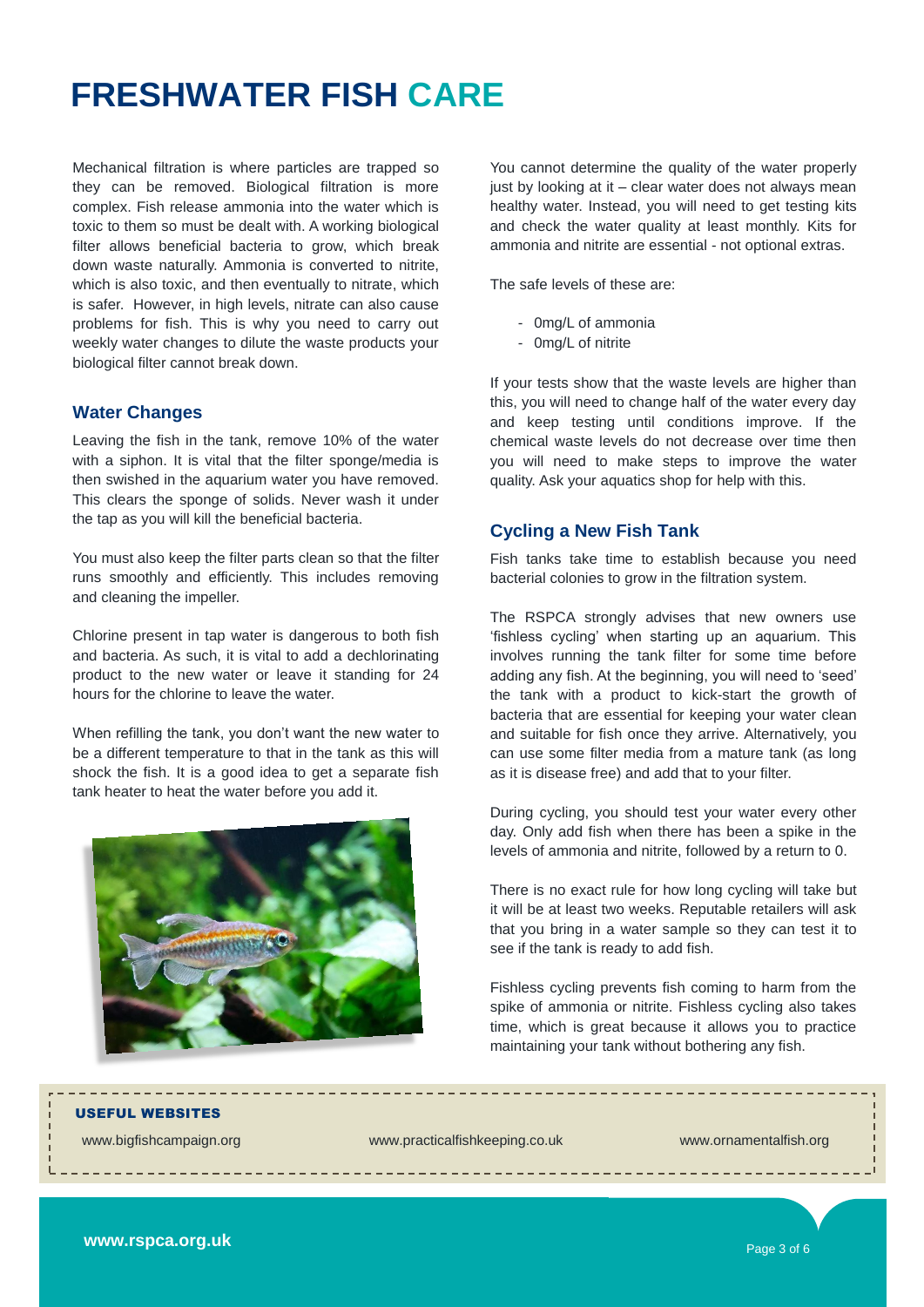### **DIET**

#### **Feeding**

Feed only as much as the fish can eat within 2 to 5 minutes. If uneaten food is left to rot it will pollute the water. If you are not sure, then start with a small amount and then add a little more if they still seem hungry.

Always make sure you buy the right type of food for your fish – don't feed tropical fish flakes to goldfish and *vice versa*. Goldfish require a plant-based diet, whilst tropical fish need more protein (depending on species).

Different fish species will need their food presented differently. Bottom-dwelling species such as catfish will need their food to be of the sinking type whereas surface feeders such as hatchet fish will need floating food. Nocturnal species, like some catfish, need to be fed in the evening.

#### **A Well Balanced Diet**

It is important to supplement fish food flakes with other foods for balanced nutrition and enrichment.

Goldfish welcome chopped vegetable matter like lettuce or spinach. They will also nibble on aquatic plants.

Tropical fish vary in what they will take – try crumbled boiled egg yolk and lettuce, depending on the species

Livebearers (including guppies and mollies) especially appreciate green matter.

Invertebrate foods are an excellent supplement for tropical fish and are widely available frozen. Suitable foods include daphnia and brine shrimp.



#### **Transporting Fish**

When the fish are being prepared for transport, make sure there is more air in the bag than water and that the fish are not overcrowded. If the weather is cold, don't hesitate to ask the shop to wrap the bags in paper to help prevent sharp temperature drops. Take the fastest route home to minimise transport and packaged time.

---------------------------

--------------------------------

Be careful when buying livefood packs as they can introduce disease to your tank. Only feed small amounts to goldfish due to their high protein quantity. Strain these foods through a fine mesh fish net before feeding otherwise you will pollute the water.

#### **Holiday Care**

It is important that whoever feeds your fish in your absence avoids over-feeding. It is a good idea to prepack meals for each feed.

It is in fact better to underfeed rather than overfeed because the risk of poor water quality is more dangerous than a lack of food.

Do not use the 'holiday blocks' available from pet shops as they dump a lot of food into the water all at once. An automatic feeder will release a measured amount of food each day. However, a responsible person still needs to check the fish to ensure that the fish are ok and that the equipment is running properly.

#### **BEHAVIOUR**

*Non-conformists*: fish that dwell at any depth and do not need to be kept with others of the same species e.g. guppies, swordtails and mollies.

*Surface feeders:* dwell just below the surface. Have straight backs and upturned mouths. These include danios, Siamese fighting fish (bettas) and hatchet fish.

*Midwater feeders*: have small mouths at the front of their face e.g. angelfish, harlequin rasbora, glass catfish and pearl gourami.

*Bottom dwellers*: flat bodies and downward facing mouths e.g. bronze catfish, pleco and clown loach.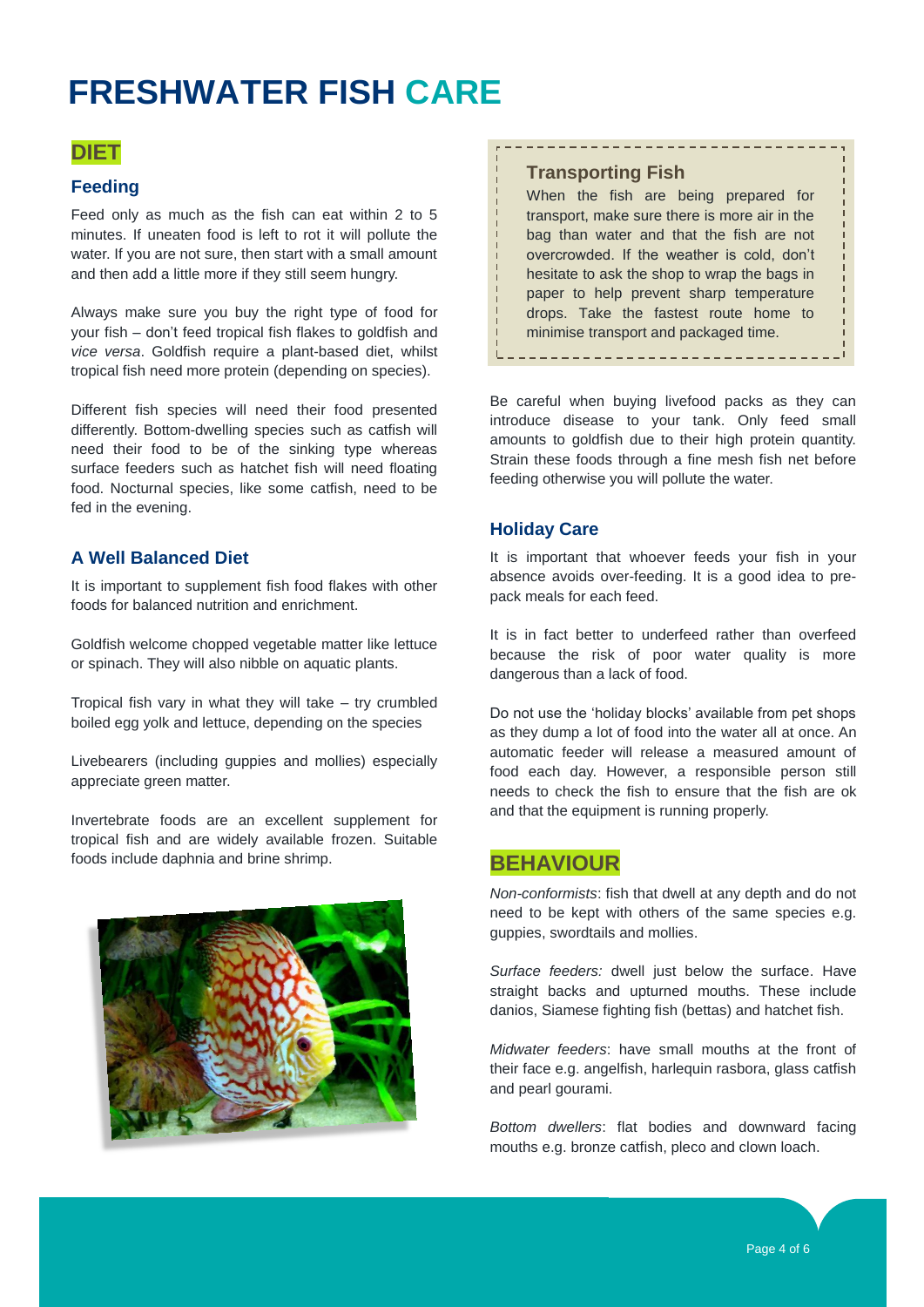#### **Substrate**

The substrate needs to be suitable so as not to cause injury. Don't be tempted to use substrates such as horticultural gravels, which have sharp edges. Think about their behaviour - catfishes like to root around in the substrate so will need very fine gravel with smooth edges. For goldfish, you can use gravel, which is easier to clean and the goldfish will not be able to swallow it if the particles are large enough. Make sure substrates are rinsed thoroughly before use with clean water.

Alternatively, you can use soil substrates. These are useful for growing plants but they are more specialist.

#### **Plants**

It is important to provide opportunities for natural behaviour in captivity, called 'enrichment'. Plants provide shelter, hiding places and shade for all fish and a food source for some fish. They also add oxygen to the water. However, plants also consume oxygen at night, when fish and bacteria need it.

#### **Shelter**

Secure branches, rocks or artificial decorations should be used to provide shelter. Many species of catfishes need hides otherwise they will feel stressed. You must only use wood and rocks from aquatics shops or pet shops as wood collected outside is not safe for fish.

#### **Avoid Overcrowding**

The number of fish you can keep in your tank is determined principally by how well you can maintain water quality but also by the behaviour of the fish. You need to make sure there is lots of space for fish to get away from one another and enough hiding places for all individuals at any one time.



#### **Settling in your Fish**

When introducing the fish to your aquarium, turn off the lights and leave the bag in the water for half an hour to allow the water in the bag to come to temperature. Then use a net to transfer the new fish to your tank and throw away the water from the bag. Keep the tank lights off for the rest of the day so that the fish can rest and explore in their own time. The following morning, you can turn on the lights and check on your fish.

--------------------

However, when keeping some cichlids, you might need to have a more crowded tank to prevent fighting. This requires careful maintenance.

If you want to mix species and create a 'community tank', it is best to choose species that live at varying depths of the aquarium, to maximise available space.

### **COMPANY**

#### **Goldfish**

Goldfish do not need to be kept in shoals, so can be kept in a pair or groups. Despite being a single species, there are many varieties of goldfish. Short, stubbybodied fish with flowing fins and twin tails are slow moving and not found in nature. Slim-bodied, singlefinned fish are faster, more able swimmers and generally hardier. Twin- and single-tailed varieties should not be kept together as you will find the twintailed fish will miss out on food.

#### **Tropical Fish**

Many tropical fish, including danios, tetras, rainbowfish, rasboras and many catfishes are 'shoaling fish'. This means that you must keep them in groups of six or more, otherwise they may feel stressed. Keeping them in groups means they will be more relaxed and so will come out from hiding more readily.

Others are not very social and will fight with either their own kind (e.g. male betta fish) or individuals of other species (e.g. boisterous cichlids like Jack Dempsie). Large fish such as oscars may try to catch and eat smaller fish. It is important that you research the species to find out about their compatibility with others.